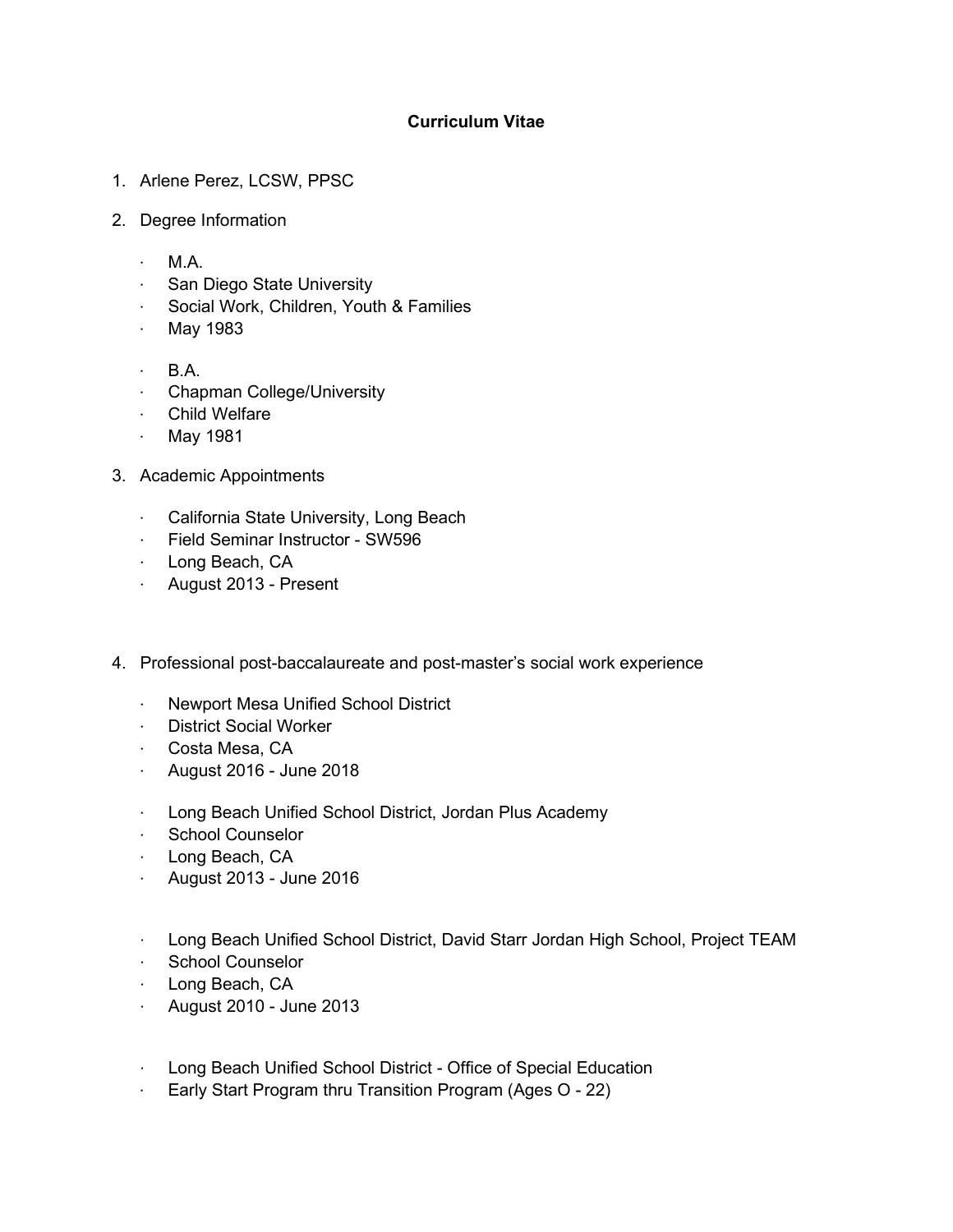- · District Social Worker
- · Long Beach, CA
- · August 1998 June 2010
- · Long Beach Unified School District Long Beach Preparatory Academy
- · School Social Worker
- · Long Beach, CA
- · August 1996 June 1998
- · California State University, Long Beach Fordham/CSULB/LBUSD
- · Collaborative Research Project under Dr. Julie O'Donnell
- · School Social Worker Intern Unit Coordinator
- · August 1994 June 1996
- Los Angeles Unified School District, School Mental Health
- Psychiatric Social Worker for DARE & Healthy Start Director Los Angeles, CA October 1990 - June 1994
- 5. Professional, Academic, Community Related & Scientific memberships
	- · SSWA
- 6. Community Service
	- Comite del Amor St. Isidore's Historical Plaza

## 7. Special Awards

- USC Field Learning Institute of the Year May 2018
- 8. Professional Presentations
	- · Newport Mesa Unified School District Psychological Support Services
	- · Graduate Social Work Intern Monthly Training USC Teaching Institute
	- Costa Mesa, CA.
	- · August 2016 June 2018
- 9. Professional Publications
	- $N/A$